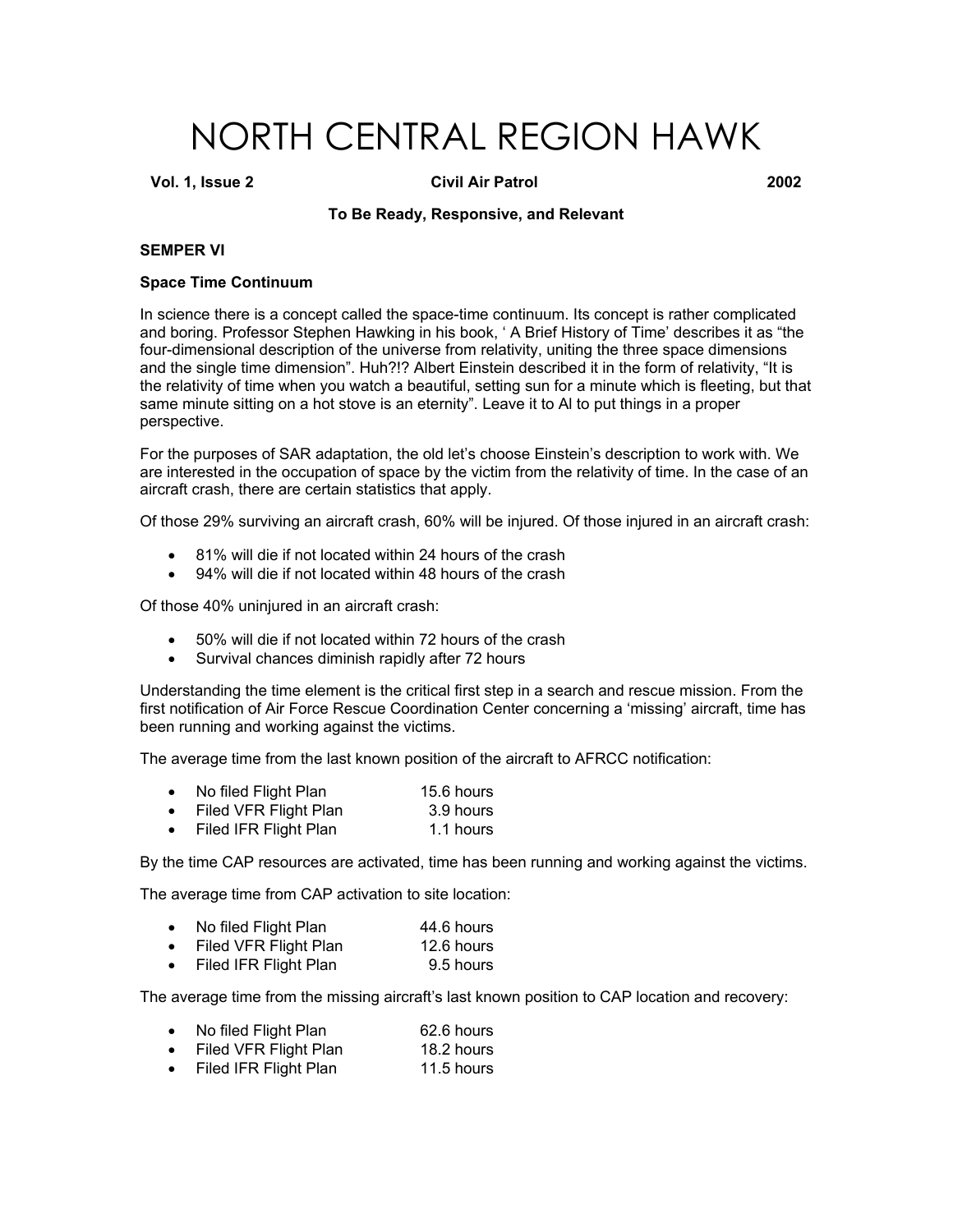As you can see by the numbers, any victim of an aircraft crash has occupied a certain space for a considerable amount of time, and to the victim that time is an eternity. This means that every minute lost in preparation or conduct of the mission by the responder may seem insignificant, but in relativity every one of those 'lost' minutes to the victim can mean the difference between life and death.

In reviewing these statistics, it is apparent that the most critical time to locate a victim is within the first 18-24 hours following the victim becoming 'lost'. To the average responder it would appear that our average response times do a good job of getting to the victim in 'time'. It is important to point out that these represent an average number, meaning that 50% of the response times are faster, and 50% are slower. There is one other statistic to bring out that puts a different perspective on the picture.

The average time from last known position to location and recovery:

- With an ELT signal 23 hours
- Without an ELT signal 4 days and 18 hours

This means the average responder must treat every minute during their response as critical and relative to the victim while they occupy space at the crash site.

So, with all those numbers spinning around in your head, what does this mean to the average responder? Let me state it this way, "STOP DINKING AROUND!" In everything you do during a mission, find ways to do it better, smarter, and faster!

- Prepare a mission ready bag that has all of your essential mission equipment in it for immediate use during the next mission. Restock the bag immediately following the next mission, because you will forget to do so if you do not. This includes uniforms. Every minute you waste trying to locate your flight boots or BDU Cap are minutes the victim does not get back.
- Prepare an efficient, working recall system that will allow you and your team to respond and be enroute to the mission base or sortie within 40 minutes of notification. Every minute you waste getting to your vehicle or aircraft and 'wheels up' are minutes the victim does not get back.
- When arriving on base, prepare your vehicle or aircraft and equipment in anticipation of an immediate briefing and dispatch on a sortie.
- Following your operational briefing, conduct a quick and thorough crew briefing, but get moving. Every minute you waste getting off base and on with your sortie are minutes your victim does not get back.
- When you get an assignment, report to your grid, route, or access coordinates as safely and quickly as possible. Every minute you waste stopping for breakfast at Mickey Dees is minutes the victim does not get back.
- When you arrive at or over the site, immediately begin the site recovery procedures. Every minute you waste not contacting mission base with appropriate information, not leading in a ground team, or waste dismounting from the vehicle and getting into the field are minutes the victim does not get back.

There is a concept in emergency medicine called he 'Golden Hour'. It states that in many cases victims die if they are not given proper medical care within 60 minutes following their location and recovery. The victim has a tendency to quit their 'fight for survival', because they anticipate an end to the situation after seeing a rescue plane, ship or first responder.

The moment you spot a crash site or locate the missing person, start the clock. You will have less than 60 minutes to recover the victims and hand them over to the next chain in emergency medical care.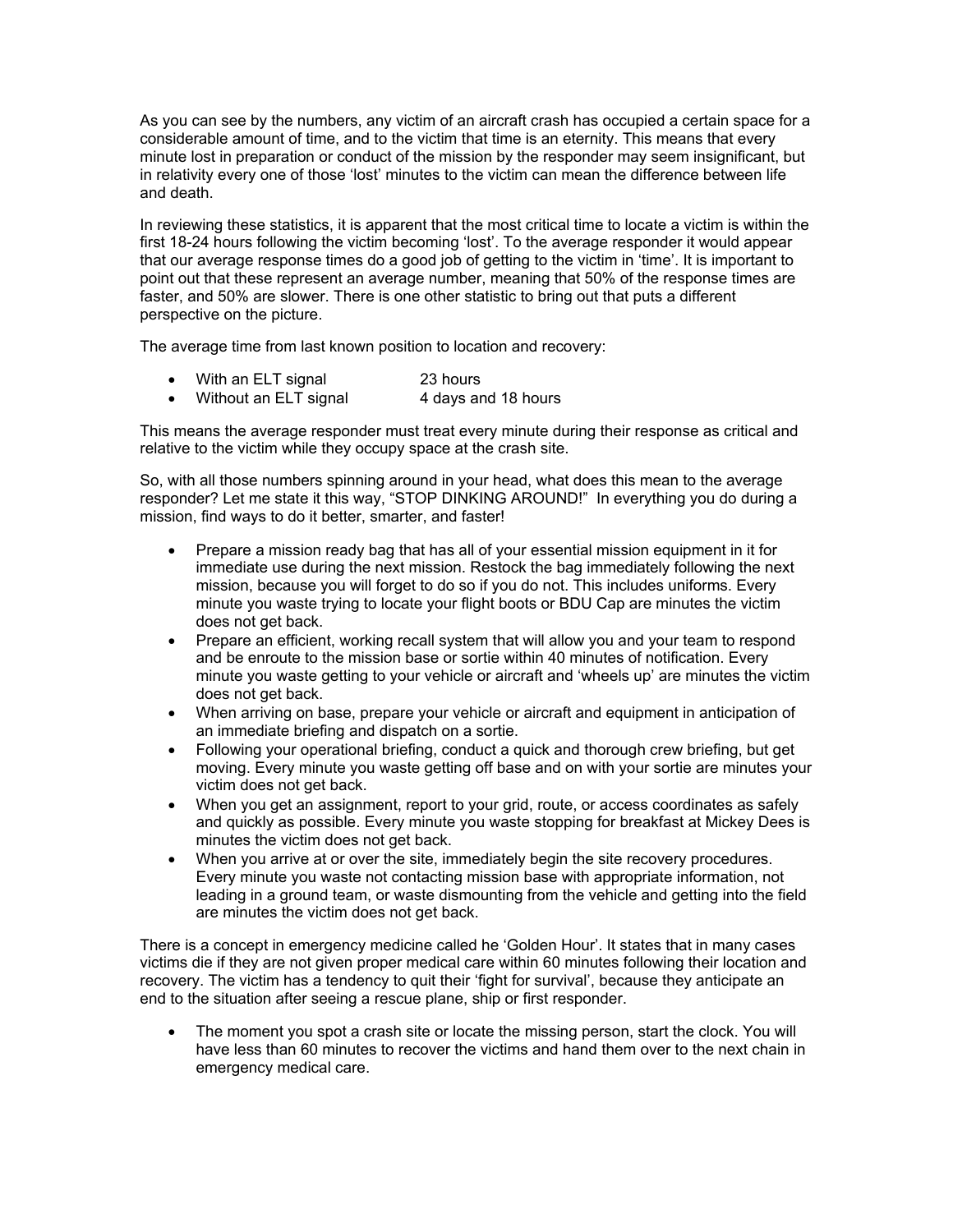In any emergency services operation you as the responder are working for the victims. The only person who really matters is the potential survivor. That person's time is critical. Your time as the responder is insignificant by comparison, unless you waste it. We need to practice as we are expecting to play. Those bad habits we demonstrate in an exercise are what will find its way into an actual mission response. It is all relative.

# **ALCYONEUS NOW**

In Greek Mythology, there is a tale of Hercules in battle with the giant Alcyoneus. To his dismay, Hercules found he could not defeat Alcyoneus in any form of combat. When Hercules would take this formidable foe out, Alcyoneus would spring back up revived. Hercules was confounded by his inability to defeat this enemy of Olympus. In his despair he turned to Athena, the Goddess of Wisdom. She told him the secret to Alcyoneus' ability to survive. Alcyoneus could not be defeated while standing on his own soil, protecting his home country of Phlegra. He was invulnerable defending his home territory. In order to defeat Alcyoneus, Hercules had to maneuver him out his homeland and into the land of Boeotia. Once Alcyoneus was away from Phlegra, Hercules readily defeated him. The modern military concept from this is called the "Alcyoneus Principle", where the ideal plan for war against an aggressor is to defend your homeland, while drawing your enemy away from defending his. The Civil Air Patrol as the United States Air Force Auxiliary is now the "Eyes of the Home Skies" where we are to contribute to the deterrence of an enemy's operation within the United States. It is this strategic defense that will be one of the corner stones for defending our country against acts of terrorism. It is 'Alcyoneus Now' for the Civil Air Patrol. It is our role to help protect our nation's communities, be it in the form of disaster relief or the crisis and consequence management of a terrorist attack.

# '**Game On' with Homeland Security**

In Northern Ireland of the United Kingdom back in the mid-1990s a new strategic defensive concept was introduced to limit the potential for terrorist attacks against the citizenry. The security forces there decided to provide a security presence of strategically identified targets of opportunity often selected for terrorist attack by politically dissident groups. The strategic plan involved providing tactical reconnaissance of randomly selected potential targets to provide a mobile and helicopter security presence at random times of the day or night, and days of the week. This randomly 'mobile' security presence had an almost immediate affect in disruption of terrorist activity. A terrorist planning an attack does not like a security force showing up unexpectedly. The terrorist likes to be able to predict when and where security teams are at all times, because they rely on a security absence to make the attack feasible. When a security team is spotted, the selected target loses its appeal. Terrorists will attack where their enemy is weakest, the least prepared, and at a time when their enemy least expects it. What this means to the Wings and Squadrons of the Region is that we can have an immediate effect in counterterrorism by planning our exercise scenarios and proficiency training to include randomly selected potential targets of opportunity. The rest is up to the teams in those airplanes and vehicles to keep their eyes open and report irregular or suspicious type activity. Imagine if you will a potential planner of a terrorist attack being deterred because of the presence of "those damned little red, white and blue airplanes and white vehicles" when they least expect it. For the most part, in the past seven years it has worked well in Northern Ireland.

## **CREW'S CONTROL**

## **Fatigue and Crew Rest**

Fatigue is one of the worst enemies an emergency services crew or team can face. Fatigue can lead to a decrease in performance, and with prolonged exposure or in the presence of stress it can lead to severe safety concerns. It is estimated that 80% of all accidents are caused by human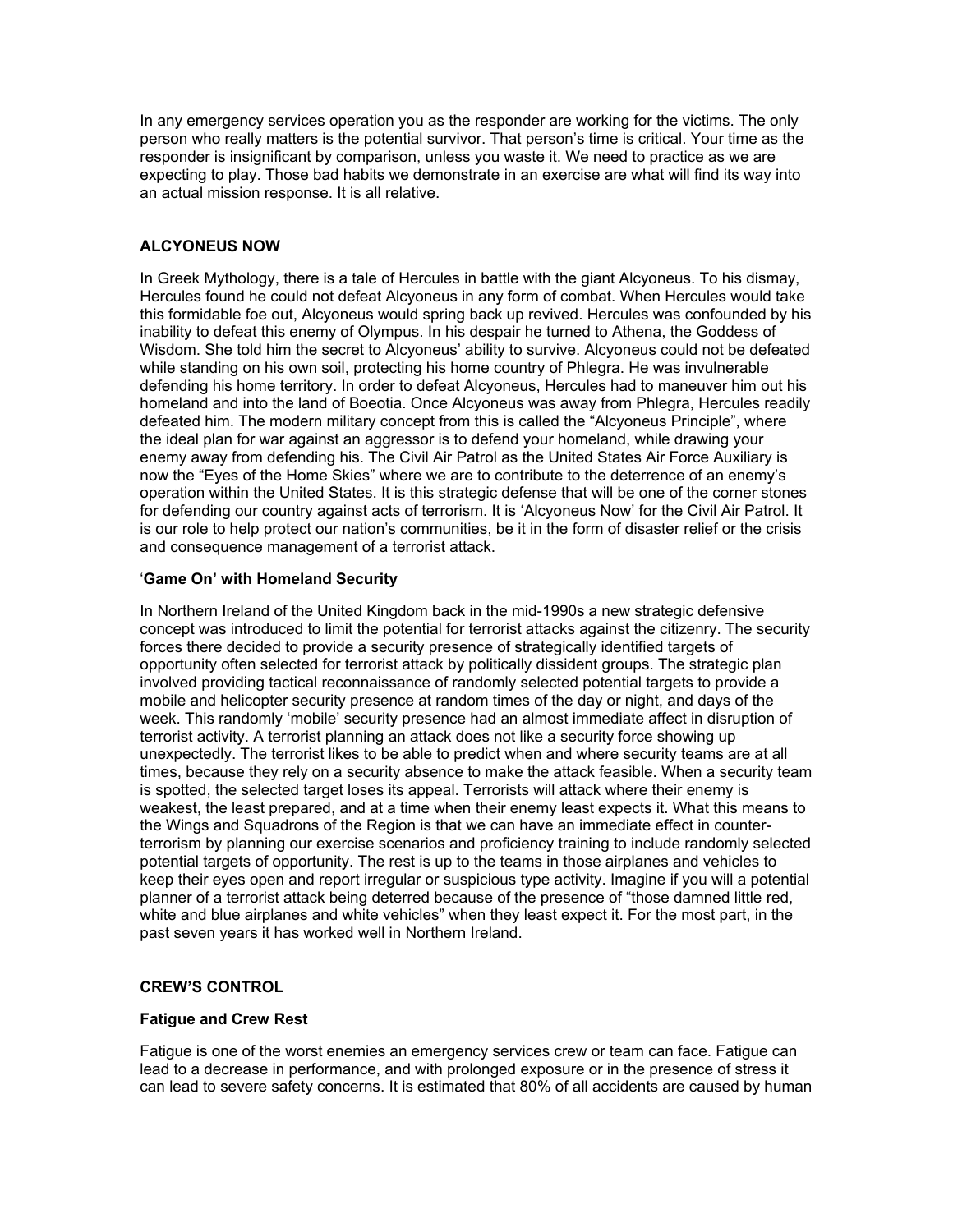error, and fatigue is the leading contributor to that error. Fatigue cannot be prevented, but it is unnecessary and can be avoided. There are three types of fatigue:

- Physical Fatigue caused by physical exertion and activity
- Mental Fatigue caused by mental effort or strain
- Emotional Fatigue caused by stress, anxiety, frustration, or boredom.

Physical fatigue can be replenished with a re-supply of energy. Mental fatigue can be offset with rest, and emotional fatigue (the most difficult) requires considerable rest, coping and relaxation. There are three main causes of fatigue; sleep debt, continuous awake time, and disruption of circadian rhythm. In an emergency services operation, the responder can be subjected to all three within the same incident. Any one of the above can reduce performance by as much as 35% of the normal function. Fatigue takes on many forms, with 'feeling tired' the least prominent. Where people can feel tired, they are not necessarily fatigued. Fatigue is more related to the way mental processes are functioning. Everybody experiences fatigue, but it is the speed and manner of the fatigue effects that will vary. During initial mission activity, an expected and natural adrenaline surge within the individual can mask fatigue for 6-8 hours, but it is only delaying the inevitable fatigue. When the adrenaline is back to normal levels, fatigue will begin to accumulate in the body at a rapid rate until the body gets the rest it deserves. During a mission activity, other inducers can magnify fatigue:

- 
- \* Length of the work day  $*$  Time of the day  $*$  Time of the day  $*$  Ouality of sleep \* Disruption of the awake-sleep cycle<br>\* Illness
- 
- \* Physical exertion
- 
- \* Boredom or monotony \* Hangover
- \* Caffeine, smoking, alcohol \* Unresolved stress
- 
- 
- \* Self-medication<br>\* Dehydration
- 
- \* Poor diet, hypoglycemia \* Stressors (e.g. noise, temperature)
	-
	-

Fatigue is gradual and cumulative. It can translate into poor judgment, slow reaction time, degradation of performance, inability to process information, short-term memory loss, and eventually to impaired thinking leading to indifference to the operational assignment and safety precautions.

There are counter measures the crew/team member should take to control fatigue

- Do not begin the activity with a sleep debt
- Proper diet, physical conditioning, with avoidance of smoking and alcohol ingestion
- The limited intake of caffeine, but increased intake of water
- If you feel sleepy and time permits, take a 40-minute nap
- Respect the circadian rhythm patterns; when tired rest, when hungry eat something
- Maximum awake time/work day of 16 hours

A fatigued emergency responder is less vigilant and more willing to accept a low performance standard, which includes blocking out safety precautions. Never work at a mission base, climb into a vehicle, or into a cockpit unless you are 100% ready to cope with everything that is likely to be thrown at you. Do it right for yourself, for your team, for your leaders, but especially for the reason you are responding, the victim.

# **SURVIVAL SENSE**

## **Winter Driving**

As we approach the worst of winter, it is important to focus on the inherent problems associated with winter driving. The first problem is vehicle preparation. It is better to have the vehicle prepared before the snow hits the ground.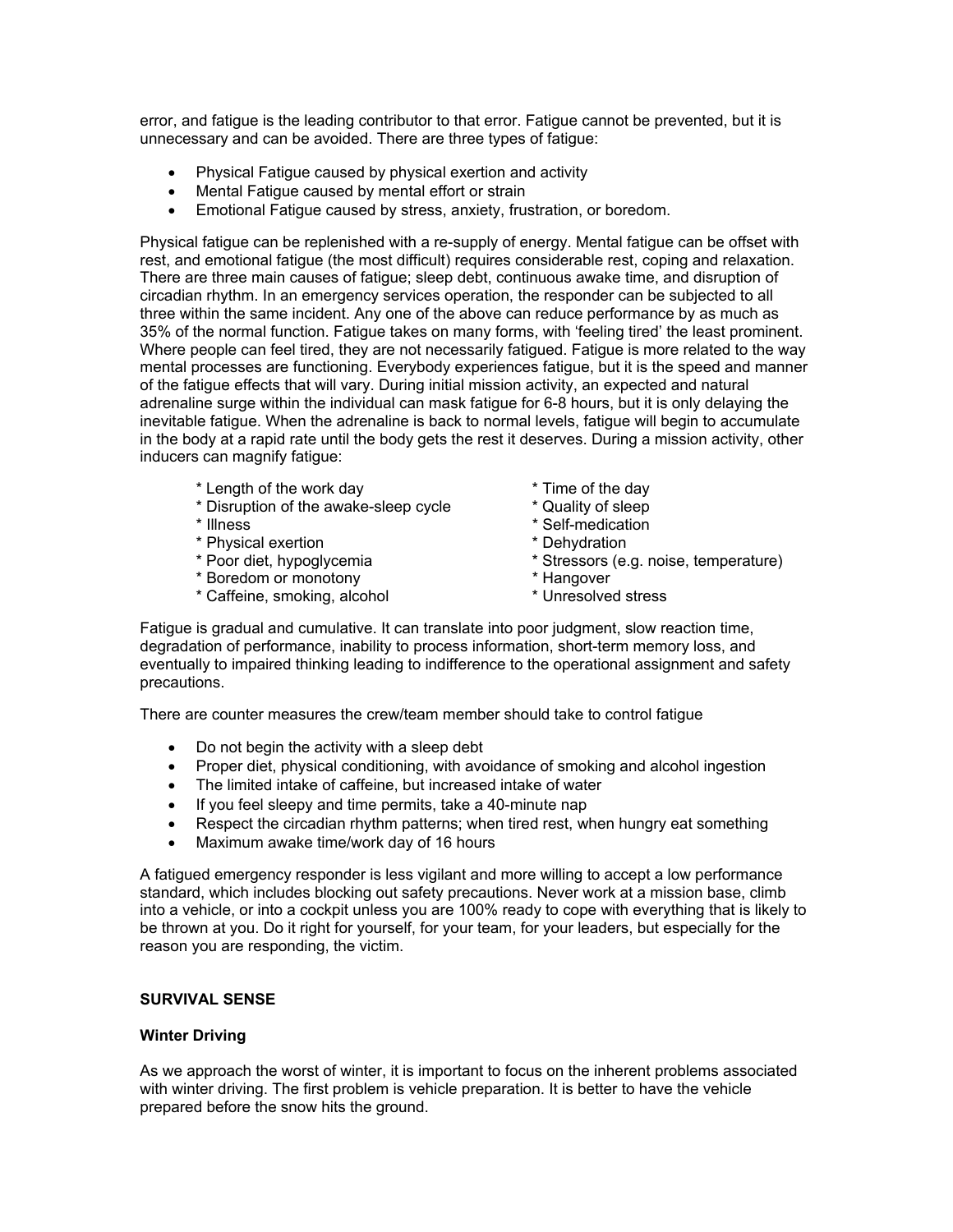- Tires- If you are switching to a set of snow tires, after you mount them condition them by dry hiway driving for about 600 miles so they can develop maximum traction in snow.
- Windshield Wipers- Make sure your wipers are in good working order and effective. The summer heat can be tough on wipers that are not used that often to stay pliable.
- Battery- Do not go into the winter months with a battery that is marginal and not fully charged. Get the terminals cleaned and the connections tightened and get the battery a full charge. If you are not sure about the battery, purchase as new one before it freezes.
- Lights- Make sure the headlights, taillights, brake lights and turn signal lights are functioning properly.
- Locks- Keep the door and hatch/trunk locks well lubricated and deiced.
- Fluid Check- It is important to check the engine fluids before the first freeze:
	- o Change to a lower viscosity motor oil
	- o Switch to an anti-freeze type windshield washer fluid
	- $\circ$  Check the level and quality of the transmission, power steering and brake fluids
- Fuel- Get in a habit of keeping at least a third to half full fuel tank at all times. The lower the fuel level is, the more concentrated you will find the water in the tank that could freeze in the fuel line when you least expect it. As good as ethanol-blend gasoline is, it is more prone to moisture and water condensation for fuel line freezing. Adding a fuel de-icing solution to your fuel when you fill up the tank about every third or fourth tank will get rid of the water that will find its way into each tank of fuel.

Prepare an emergency survival kit for your vehicle in case of an unexpected incident, accident or weather related delays. These items should be place in the vehicle for ready access:

- 
- 
- 
- 
- 
- 
- 
- Flashlight/extra batteries Sleeping bags
- Reading material **Figure 2018** Snow boots
- Shovel **Contract Contract Contract Contract Contract Contract Contract Contract Contract Contract Contract Contract Contract Contract Contract Contract Contract Contract Contract Contract Contract Contract Contract Contr**
- Jumper cables  $\sim$  Container of sand
- Electric air pump Waterproof tarp
- Blankets  **First Aid Kit**
- Quick energy food/snacks Red flag for your vehicle's antenna
- Extra parkas and gloves Candles and matches in a sealable can
- Cellular phone  $\overline{\phantom{a}}$  Sun glasses and sun block
	-
	-

Pre-departure Checklist:

- Obtain a current weather forecast
- File a 'travel plan' letting someone know where you are going to go, when you are expected to arrive, as well as the route you are planning to take
- Plan on traveling only during the daylight
- Dress warmly in layers of light-weight clothing
- Carry a supply of high energy food and bottles of water
- Warm up the car engine and scrape the windows clear of ice before leaving
- Remove snow from all lights

Stuck in the Car Scenario:

- Do not panic
- Turn on the vehicle hazard lights
- Stay in the vehicle (do not walk or search for assistance in unless it is visible within 100 meters)
- Display 'trouble' flag on the vehicle antenna
- Run the engine for 10 minutes every hour for heat
- Ensure adequate, down-wind ventilation while running the engine
- Do minor exercises to keep up circulation and warmth to extremities (avoid over exertion)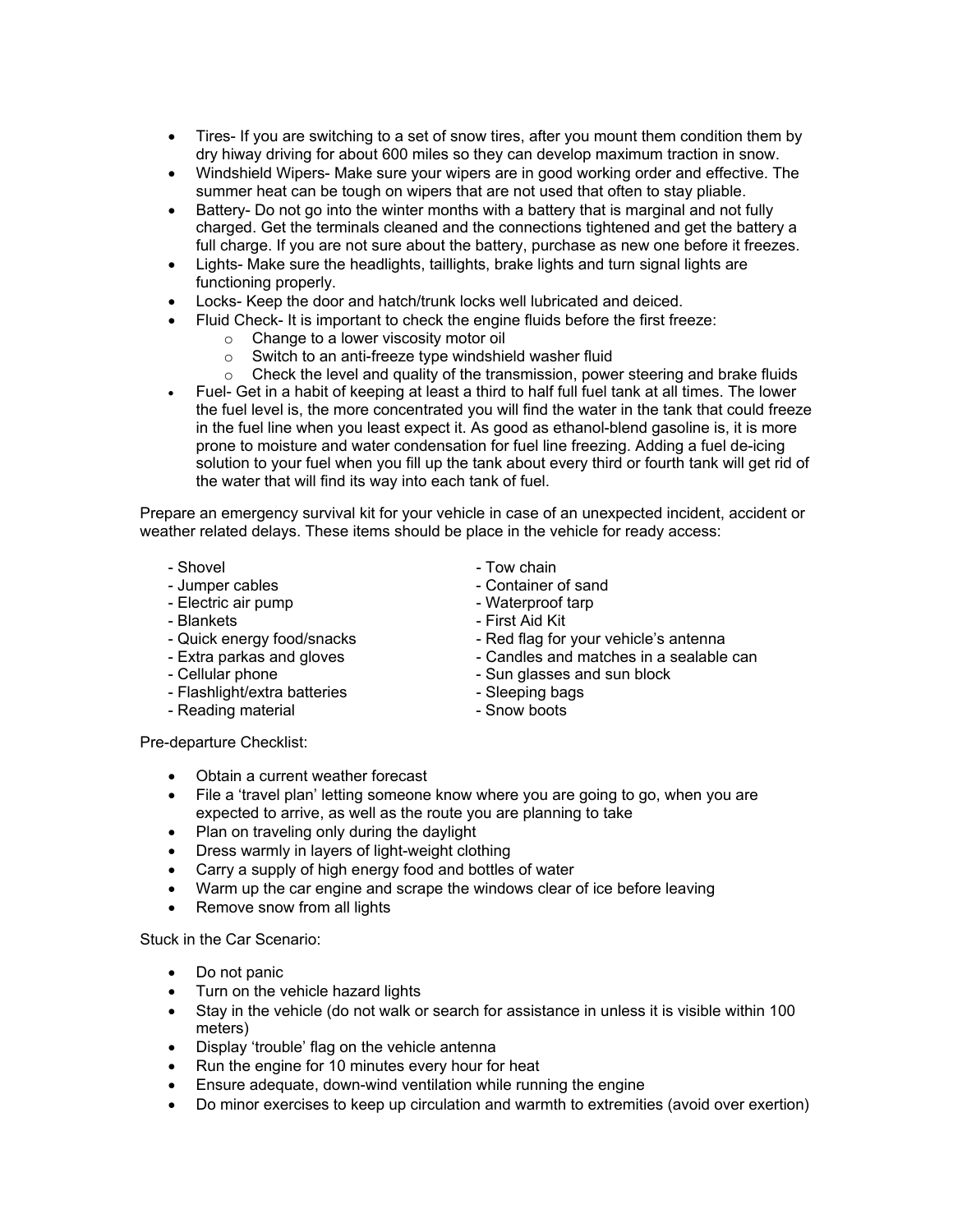- Turn on the dome light at night to be visible by work crews
- Try to stay awake and keep watch

Driving in Winter Weather:

- Do not start driving until the engine is warmed up
- While driving, get the feel of the road and drive smoothly, do not make abrupt turns or sudden braking
- Do not use cruise control on slippery or snow covered surfaces
- In traffic driving maintain a safe, manageable speed and at least twice the following distance between vehicles
- On snow or ice it can take up to 3 to 12 times the stopping distance of normal conditions
- Drive with your low-beam headlights on
- When stuck on snow or ice, apply gentle and smooth acceleration, rocking the car forward and backward until directional momentum can be maintained
- When braking on snow or ice, gently squeeze the brakes to activate, do not slam down on them
- If the vehicle is in a skid it is important to let up on the accelerator and brakes, and focus on steering, counter-steering in the direction of the skid
- If in a skid and steering is under control, if the skid is an over-steer (with the rear end of the vehicle swinging around), counter-steer and gently apply smooth braking
- If in a skid and steering is under control, if the skid is an under-steer (with the direction of the vehicle not moving in the direction of the front end), gently apply a small acceleration to compensate

# **MISSION READY**

# **'L-PER HELPER'**

A Ground Team EDF guideline by Maj. Carol Marxsen, Lincoln Composite Squadron- NEWG

## **Overview**

Electronic direction finding (EDF) is the capability and procedures used to locate electronic location transmitter (ELT) signals emitting from an aircraft or personal location device (EPIRB) used by individuals. The techniques used in a mobile EDF search are the same used in a dismounted EDF search.

## **Navigational Plots**

The typical EDF mission begins with navigational plots of coordinates or general areas where ELT signals have been heard.

## **Search and Rescue Satellite (SARSAT) Composite Points:**

A SARSAT composite point is a latitude/longitude coordinate calculated from two or more coordinates obtained from satellite passes and received by AFRCC. It is important that all SARSAT coordinates get plotted along with the projected composite point.

## **Preparation for Departure**

**ELT Frequencies:** Before departing on an EDF mission it is important to determine what frequency the signal will be transmitting.

| Civilian Aircraft ELT Frequency        | 121.5 MHz |
|----------------------------------------|-----------|
| <b>Military Aircraft ELT Frequency</b> | 243.0 MHz |
| Personal Beacon ELT Frequency          | 406.0 MHz |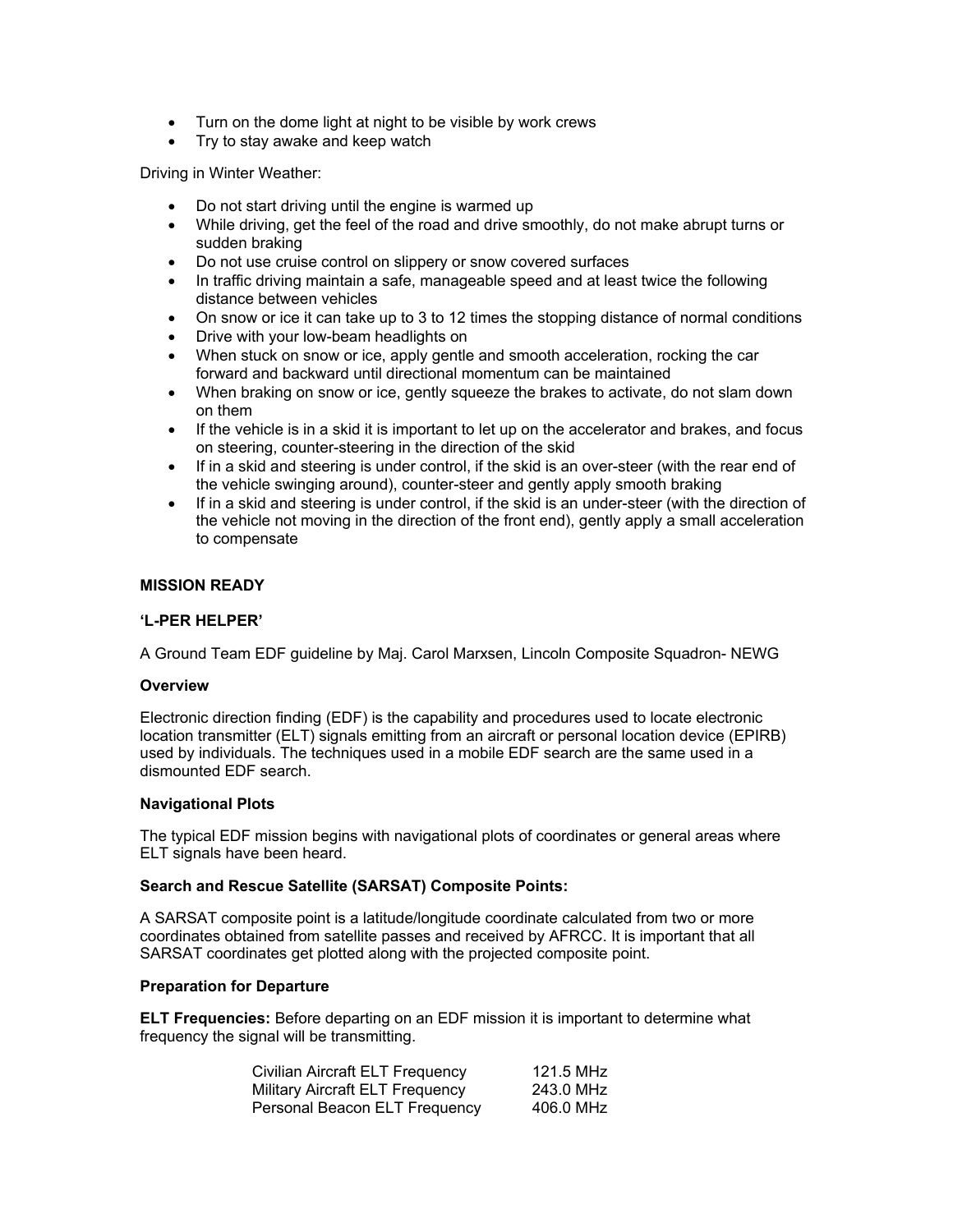Practice Training ELT Frequency 121.775 MHz

## **Mounting Antenna:**

Using the standard issue L-PER (L-Tronics) unit for EDF search missions, there are two ways to mount the antenna atop the vehicle. They are listed below:

Receive Mode (REC): Mounted Fore and Aft

This mode is used when the general area is known, but the general directions are not. \*

\* The REC mode will indicate the direction through sound and signal strength. With fore and aft mounted antenna, the vehicle will be facing the direction of the target with maximum needle deflection and loudest audible sound.

Direction Finding Mode (DF): Mounted Left and Right

This mode is used when a specific area and direction of the signal is known (e.g. SARSAT coordinates). \*

The DF mode will indicate the direction of the signal left or right of the vehicle's direction. An increasing sound indicates the vehicle is getting closer, with a decreasing sound indicating the vehicle is getting farther away.

It is important to double-check the mounting of the antennas before the vehicle departs.

The vehicle departing on an EDF mission must make three assumptions:

- 1. The EDF equipment is not as prepared as it is thought to be.
- 2. The target (ELT signal) can be located anywhere.
- 3. Any electronic signal can disrupt the EDF signal receiver.

With those assumptions, a few pre-departure rules can be made:

- Confirm the ELT frequency you will be trying to locate.
- Verify the EDF antennas are mounted on the vehicle correctly.
- Before leaving the vehicle staging area, turn the EDF equipment on with the vehicle engine running, radios on (sending and receiving a practice transmission), as well as the headlights on to see if normal vehicle operation affects the EDF receiver.

#### **Mounted/Mobile EDF Search**

The mobile EDF mission begins at the mission base. A high number of ELT signals are often found on or near airports. Turn on the EDF equipment before leaving the mission base, and monitor for ELT signals in route to the 'target' area (particularly by airports and private airstrips).

#### **Mobile EDF Procedures:**

- 1. Mount the antenna on the vehicle for the selected mode (REC/DF) to track the ELT signals.
- 2. After turning the EDF equipment on, adjust the Sensitivity to maximum and the Volume to an acceptable audible level.
- 3. Drive the vehicle towards the 'target' area, monitoring for ELT signals enroute.
- 4. If the target area is based on SARSAT composite/merge coordinates, the mobile unit should travel to the plotted point(s) with the thought that the SARSAT point is a 'best guess' and the target could be anywhere in the vicinity. The team should be prepared to begin an expanding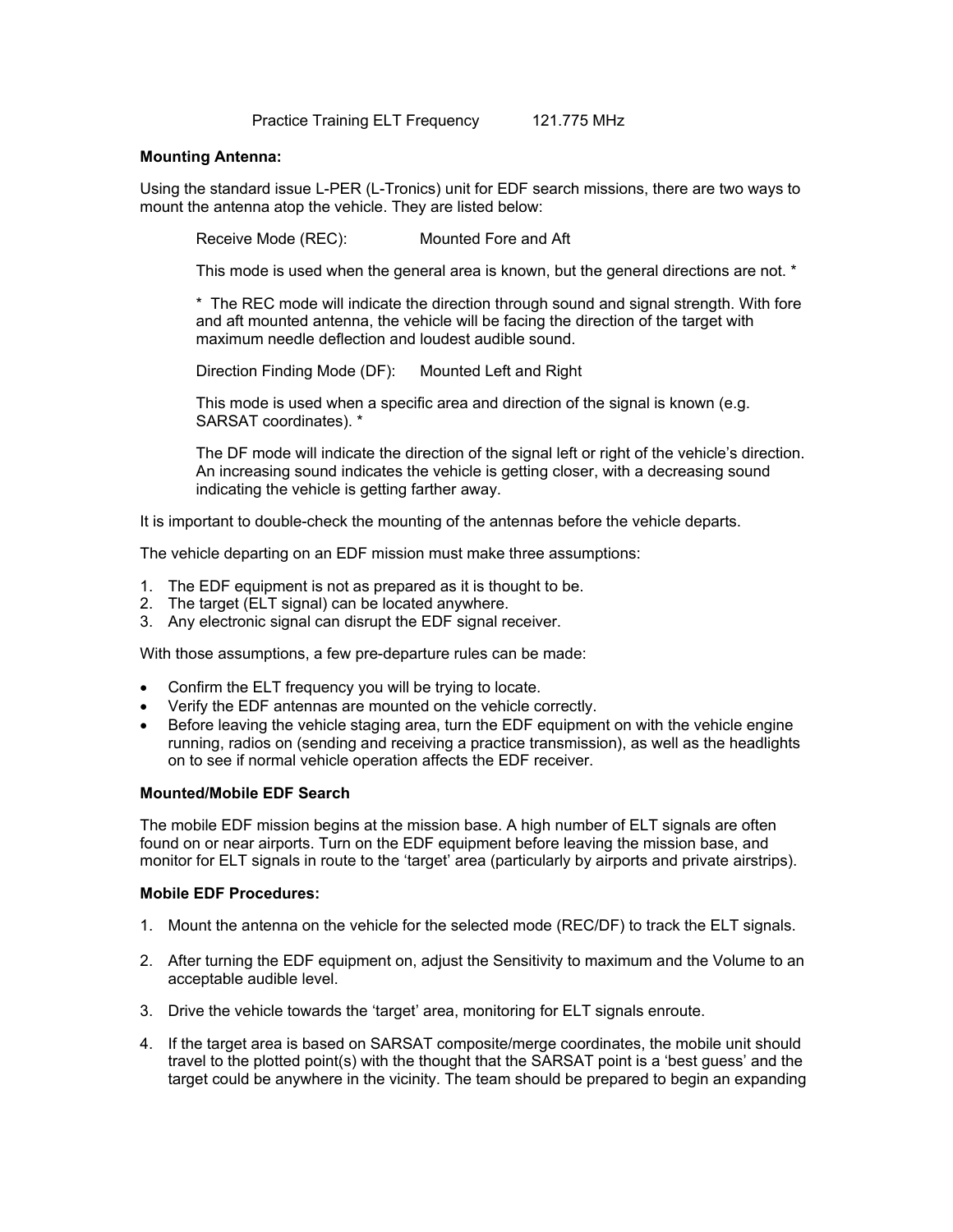square search from the plotted coordinates until an audible ELT sound is heard the EDF techniques can be used.

- 5. When an ELT signal is heard, determine the direction of the signal and plot the indicated direction of the signal from the known position of the vehicle.
- 6. Drive the vehicle by the best means of navigation towards the signal.
- As you get closer to the signal, turn the 'Sensitivity' down to stabilize an erratic signal.
- As you get closer to the signal, the sound of the signal will get louder so the 'Volume' can be turned down to an acceptable audible level.
- 7. It is important for the mobile team to make numerous ELT directional plots enroute to the 'target'. The more directional plots that intersect at a point, the more accurate the location. \*

\* Long range intersecting directional plots will be accurate, and less affected by reflective signals.

8. The mobile team must follow the navigational direction determined by the plots until an EDF dismounted search is required.

## **Mobile Search Methods**

## **Vehicle Landmark Alignment:**

An effective method to determine the direction of the signal from the vehicle's position is to align the vehicle (fore and aft) directly facing the signal at an available intersection or turn in the road. The vehicle would then be facing a visual landmark or compass heading for plotting.

## **Team Vehicle Triangulation:**

A quick and accurate method of locating an ELT signal is by using two or more vehicles approaching the signal from different directions. One vehicle is sent directly to the 'target' area by the most direct route possible, referred to as the 'front door'. This team will monitor for the ELT signal and plot directional headings along the way. A second team is dispatched to the same area from an opposite direction or by way of an offset parallel track. This is referred to as the 'back door'. The responsibility of the 'back door' team is to provide the 'front door' team with intersecting directional plots from established locations along the route. This quick-moving directional triangulation of ELT signals can provide an efficient and effective method to locate the ELT source. The key to this method is keeping the target between the two or more vehicles as much as possible as they converge on the target area.

# **Dismounted EDF Search**

The dismounted EDF mission begins in route to the 'target' area. The dismount equipment must be readied as soon as practical. It is also important to transfer all navigational plots of the ELT signals to an appropriate map for dismounted navigation by the team.

There are only three basic elements of an EDF search that must be kept in the mind of every dismounted EDF search team:

- Get to a point where the signal can be heard.
- Establish a direction to the target.
- Get to the target by the best means possible.
- 1. Dismount from the vehicle and mark the dismount position on the navigational map.
- 2. Set up the hand-held EDF equipment quickly after dismounting, respecting the 'golden hour'.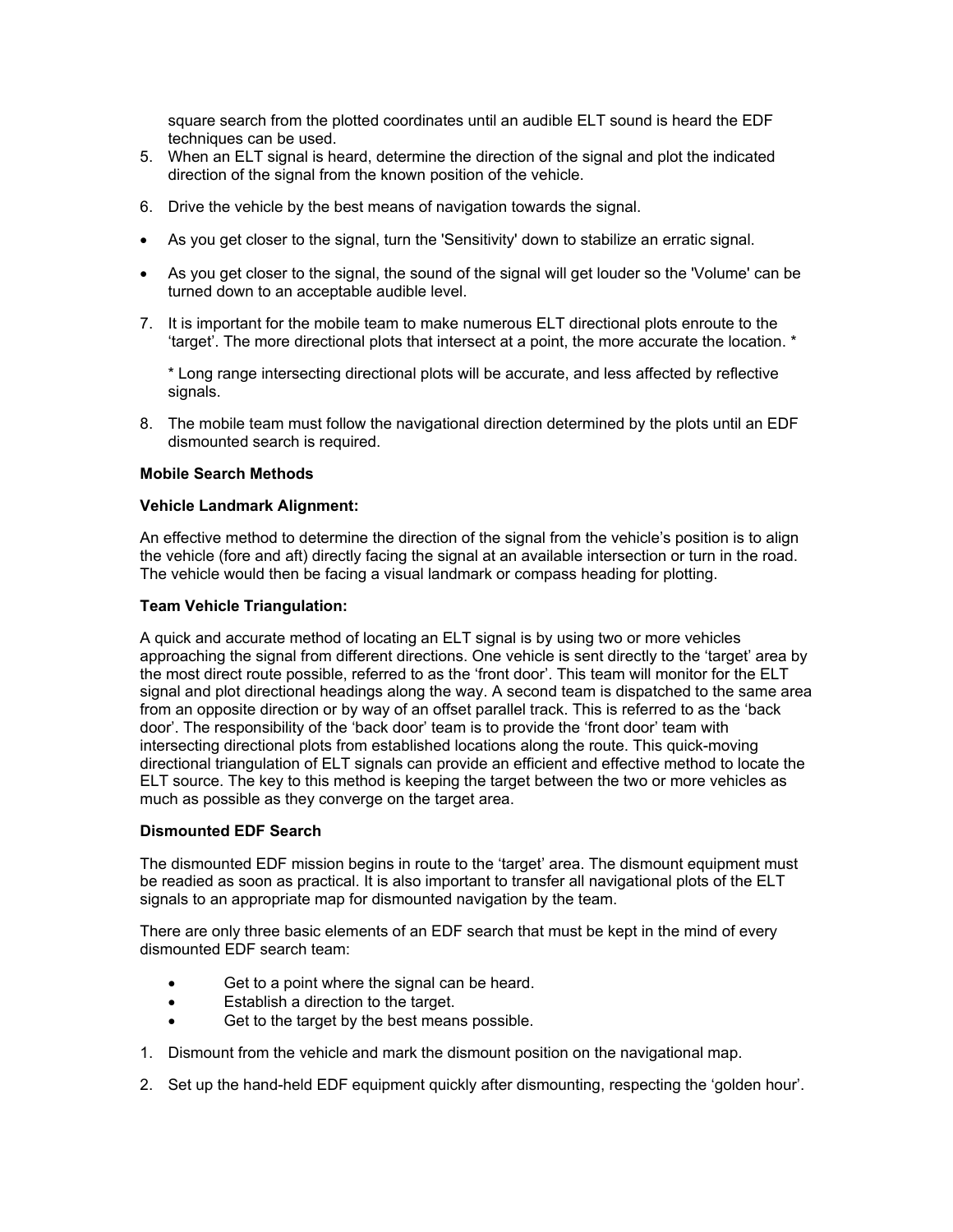- 3. From the dismount position determine a heading (along with associated short, intermediate, and long range landmarks) to travel towards the 'target' as indicated by the EDF equipment. Mark this heading on the navigational map.
- 4. The dismounted team should use a search formation that is effective \* for EDF.

\* It is recommended that a dismounted EDF team use the 'arrowhead' search pattern with the EDF equipment operator at the point of the formation with a navigator (with map and compass) directly behind.

- 5. The EDF equipment operator follows the signal as indicated by the equipment, while the navigator marks appropriate headings and landmarks along the way.
- 6. If two dismounted teams are pursuing the same target, it is recommended that the two teams approach the target from different directions. By keeping the 'target' between them, the teams can intersect their headings by landmarks or navigational plots. This lessens the possibility that the team will walk past the target area, and the target can usually be located in half the time.

# **Locating ELT Signals At Airports**

There is a certain amount of difficulty in locating an ELT signal at an Airport. The difficulty comes from the reflective signals off metal hangars, and so many aircraft where the signal could be emitting. It is best to start the search in the middle of the tarmac area as far away as possible from hangars to obtain the best initial readings and potential headings.

Reflective Signals- Reflective ELT signals cause havoc with DF equipment, often making a directional heading difficult, if not seemingly impossible. Signal strength (volume) is not affected by reflective surfaces. The best way to determine the direction to reach the signal is as follows:

- 1. Set the Sensitivity controls of the DF equipment to a 'moderate' setting, with the Volume controls to a 'minimum' or low setting where the signal can still be heard.
- 2. The DF equipment operator closes their eyes while holding and operating the DF equipment in the normal manner, using either DF or REC modes.
- 3. The operator slowly turns completely around, carefully listening for the strongest audible ELT signal. This is done as many times as necessary until the operator believes the equipment is indicating the direction of the strongest audible signal. This is a dismounted form of the 'build and fade' method used by aircraft. \*

If in the REC mode, the general heading will be in the direction of you left shoulder and arm.

If in the DF mode, the general heading will be in the direction you are facing.

\* This technique can also be used in the field where reflective surfaces such as canyon walls or various man-made structures can create confusion with DF directional signals.

4. The operator proceeds (with eyes open) and leads the team in the direction\*\* indicated by the audible signal strength, ignoring the DF headings of the equipment for the moment.

\*\* Sometimes this direction will lead the operator to a reflective surface. This is acceptable, as the heading from the reflective surface will often lead to an even stronger ELT signal and eventually the ELT source. Reflective ELT signals make the location of the source difficult, but not impossible.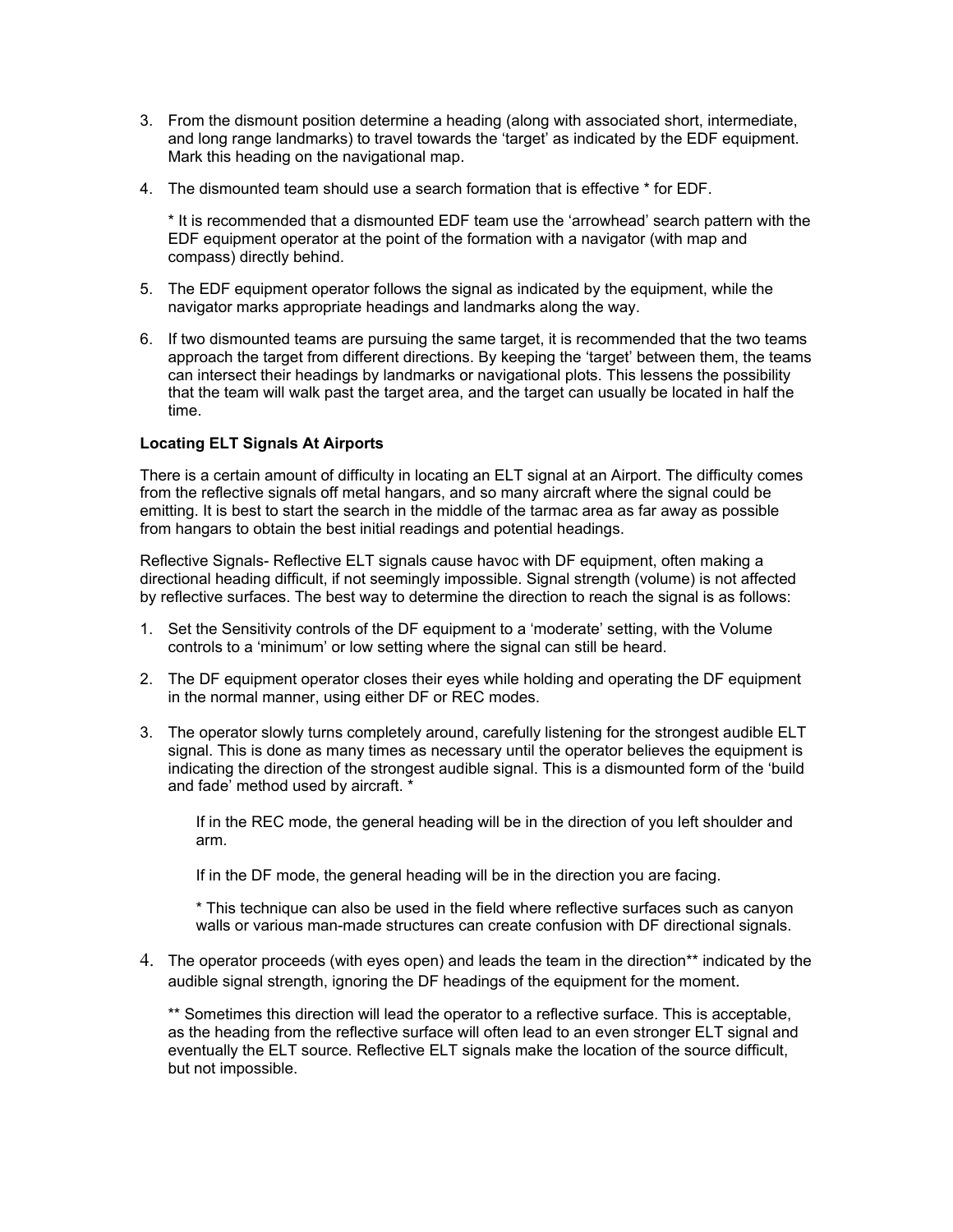5. This process is repeated every couple of minutes until the Sensitivity and Volume controls are set to the minimum settings and the signal is still at its strongest and loudest. This will mean the signal is very close. (Proceed with the 'Isolating the ELT Signal' procedure)

Isolating the ELT Signal- When the DF equipment can no longer differentiate where the signal may be coming from (as in too many aircraft or hangars), it is time to make the DF equipment less sensitive to the incoming signals.

- 1. Remove the normal antenna masts from the DF equipment and attach a short 'rubber duck' antenna.
- 2. This will make the DF equipment less sensitive and will allow the operator to determine which target (aircraft or locked hangar) is emitting the signal by the increasing sound as the DF equipment get closer to the target signal.
- 3. When the DF operator feels that the emitting signal has been identified, the operator should walk away from the suspect target. If it is the aircraft or hangar with the emitting ELT signal, the sound should weaken a great deal as the distance between the signal and the DF equipment is increased. If the sound does not weaken, the target has not been located and isolated.
- 4. Sometimes within a hangar (containing many aircraft that may be emitting the ELT signal), it is difficult to determine which aircraft has the emitting ELT signal. At this time remove all antennas from the DF equipment, to render the equipment very 'insensitive'. The audible signals will increase (or be heard) only when the equipment is within 1-3 feet from the signal.

# **RULES OF THUMB: How to prevent things from going wrong.**

- 1. The REC mode will pick an ELT signal at a greater distance than the DF mode, but the general direction will be less accurate than the DF mode.
- 2. The DF mode will be more accurate in pointing in the direction of the ELT signal, but at a closer distance to the signal than the REC mode.
- 3. As you approach an ELT signal, the signal should get stronger and louder: Turn down the sensitivity and volume of the equipment down to acceptable levels and keep moving forward.
- 4. As you move away from an ELT signal, the signal will get weaker: Go back to where you last heard the signal loud and strong and head in a different direction.
- 5. If you are given SARSAT coordinates to the ELT signal, mount your magnetic mount antennas in the Left/Right (DF) positions the length of one antenna width apart. Use the DF mode on the unit as you drive the vehicle to the plotted coordinates.
- 6. If you are given general directions to the ELT signal but no coordinates, mount your magnetic antennas in the Fore/Aft (REC) positions the length of one antenna width apart. Use the REC (signal strength) mode on the unit as you drive in the general direction towards the area.
- 7. If you are getting audible ELT sounds from the unit, but the needle is not moving in either mode (DF or REC), dismount and use the unit in either mode on the hand-held 'masts' to get needle deflection and a direction of the signal strength. \*

\* If you cannot get needle deflection with magnetic mounted antenna, the antenna coax has probably been crimped or broken in a shut door or window rendering your antenna worthless.

8. If you are getting an audible signal, but do not get a needle deflection with either magnetic mount antennas or 'masts', check to see if you are monitoring the right frequency.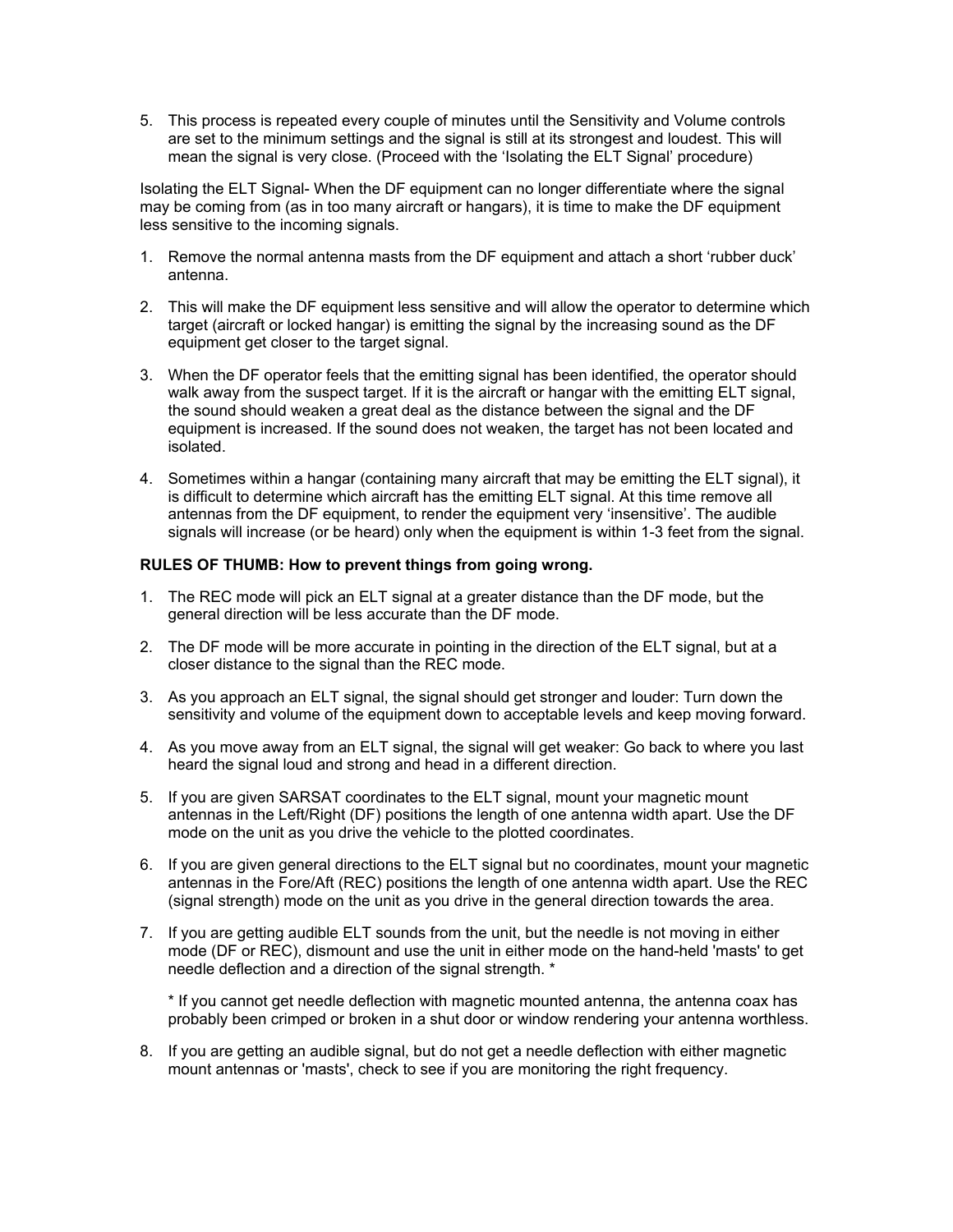- 9. When moving towards an ELT signal, periodically check the direction of the signal by taking a perpendicular heading to make sure the signal is still ahead of you and you have not gone past it.
- 10. If you are mobile and picking up a strong ELT signal, plot a heading from your current location in the direction of the signal every time you get a chance to.
- 11. Plot more than once, dismount once. \*

\* The more you plot, the less you walk.

- 12. Unless you are stopping to take a directional compass heading towards an indicated signal, keeping moving and thinking with your DF equipment. Use your senses to tell you where to go to locate the signal. If you stop and think, there is a greater tendency to become confused and over-think the situation, making a simple solution more complicated than it is.
- 13. When in doubt go to a high point to listen for an ELT signal.
- 14. If confused by the needle deflections, close your eyes and turn 360 degrees with the unit, listening for the loudest ELT signal strength. That will be the direction you must head.
	- If you are using the DF mode that direction will be the direction you are facing.
	- If you are using the REC mode that direction will be the direction looking over your left shoulder.
- 15. If trying to locate an ELT signal and power lines or fence lines are a suspected interference to an accurate DF, take a heading perpendicular to the 'line' about 100 meters out and determine the source of the signal strength by ignoring the DF readings. (This is when using the REC mode is effective). Concentrate on the audible signal strength, using the dismounted 'build and fade' method until the source of the signal can be located or accurate DF headings can be used.
- 16. The more perpendicular to the ground surface you hold the dismounted DF masts, the more sensitive the unit becomes and easier it will be to locate the signal.
- 17. The more horizontal to the ground surface you hold the dismounted DF masts, the less sensitive the unit becomes and the harder it will be to locate the signal.
- 18. While dismounted, only remove the unit from the 'masts', to use a single antenna (or no antenna) if you suspect the signal is very close and you need to know if it is within a certain closed hangar or coming from one plane among many.
- 19. If you are picking up a strong ELT signal with minimum 'Sensitivity' and minimum 'Volume', look around because you are probably standing next to or on top of it.
- 20. Never forget that the ELT signal is a tool for locating survivors of an aircraft crash and the techniques used are in support of the victims. Never treat an ELT DF mission as anything less than a REDCAP Distress Mission where lives are at risk.

Editor's Comment: As in all procedures presented in this section, the above represents a point of view as a 'best practice' of many good practices. It is up to the reader to determine if the procedure should or should not be used in their operations. At the very least, an inexperienced crew and/or team can benefit from trying them out.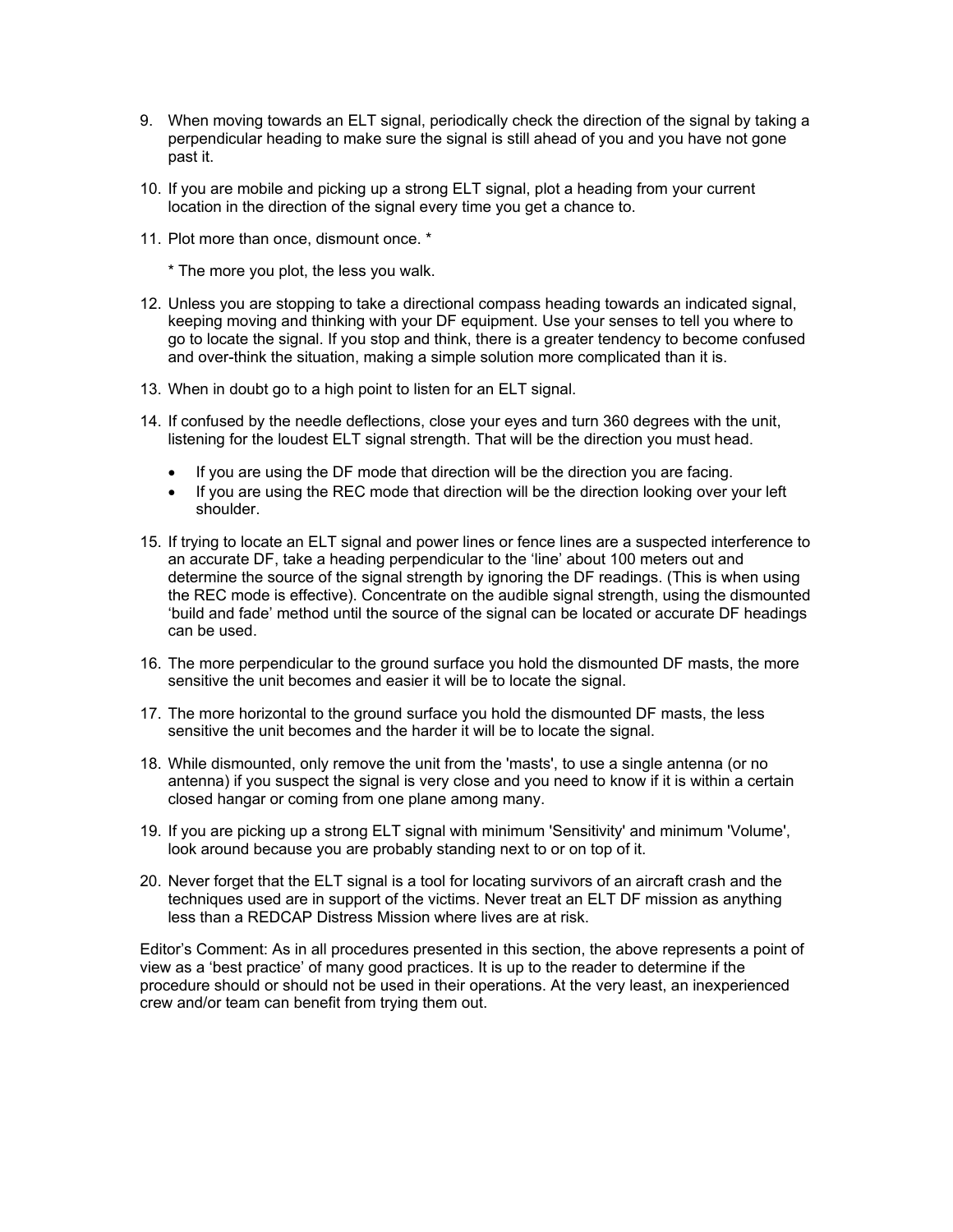# **GOING FROM GOOD TO GREAT**

## **Making Better Decisions**

Decision-making is a basic ingredient of leadership. It is not important whether the leader actually comes up with the proposed action or simply endorses it. It is important that decisions are being made to keep moving forward.

The dimensions of decision-making are based on the effectiveness of the decision, the acceptance of the decision, and the importance placed on a commitment to a solution based on the decision. A good decision is a balance between the three. The nature of the decision will be between moral, ethical and practical concerns. The decision turns critical when there is a conflict with one or more of the moral, ethical, and practical issues; especially when there is pressure to make a 'good' decision. No matter the nature or need of the decision, good, solid reasoning should back the decision.

Making decisions is a vital part of every leader's job. Of course, some decisions are easier than others. Here are some ways to make a decision when the pressure is on:

- Remember that nothing is forever. Few decisions are irreversible, and a firm decision that is later changed is better than no decision at all. The key is to make the best decision, based on the best information and input at the time, and then monitor the results of your action.
- A delay in making a decision could be disastrous. It is important to face the decision when you have the time to gather input and information. If you delay, there is a potential to find yourself with fewer options when you are forced to decide.
- Do not lump your decisions together. Examine each, one at a time and give it your full attention. When you attempt to make too many decisions at once or under the scope of one decision for all, you will find you can do little justice to any.
- Explore all your options. Do not limit yourself to traditional solutions just because they have worked before. Be innovative and look for creative ways to make a decision or solve a problem.
- Look to your staff for ideas and opinions. The best information will come from those who work closest to the problems. Their insights may give you the valuable information you need to make the right decision.
- Sometimes it is important to distance yourself from the stress of the situation. Take a few moments to relax. You will be better able to approach the problem from a fresh (or different) perspective, to make a good decision.
- Like everything else, your decision-making skills will improve with practice. There are few decisions that can come out of a book or flow-chart. Take advantage of opportunities to make low-level decisions and observe how they turn out. Identify the pitfalls of decision-making and learn to make good decisions with time.
- Learn the difference between decisions that require a 'cool head' or a 'warm heart'. Be able to distinguish the difference between practical and personal matters. Recognize what your heart is saying in personal matters and what your head is saying in practical matters. Then teach yourself to focus on the immediate situation and deal with other associated problems at the appropriate time.

Occasionally a poor decision will be made. Nobody expects you to be perfect. Hold on to your principles of trying to do what is right. What counts is how well you handle the situation when a poor decision is made. After all, sometime a poor decision is better than no decision at all.